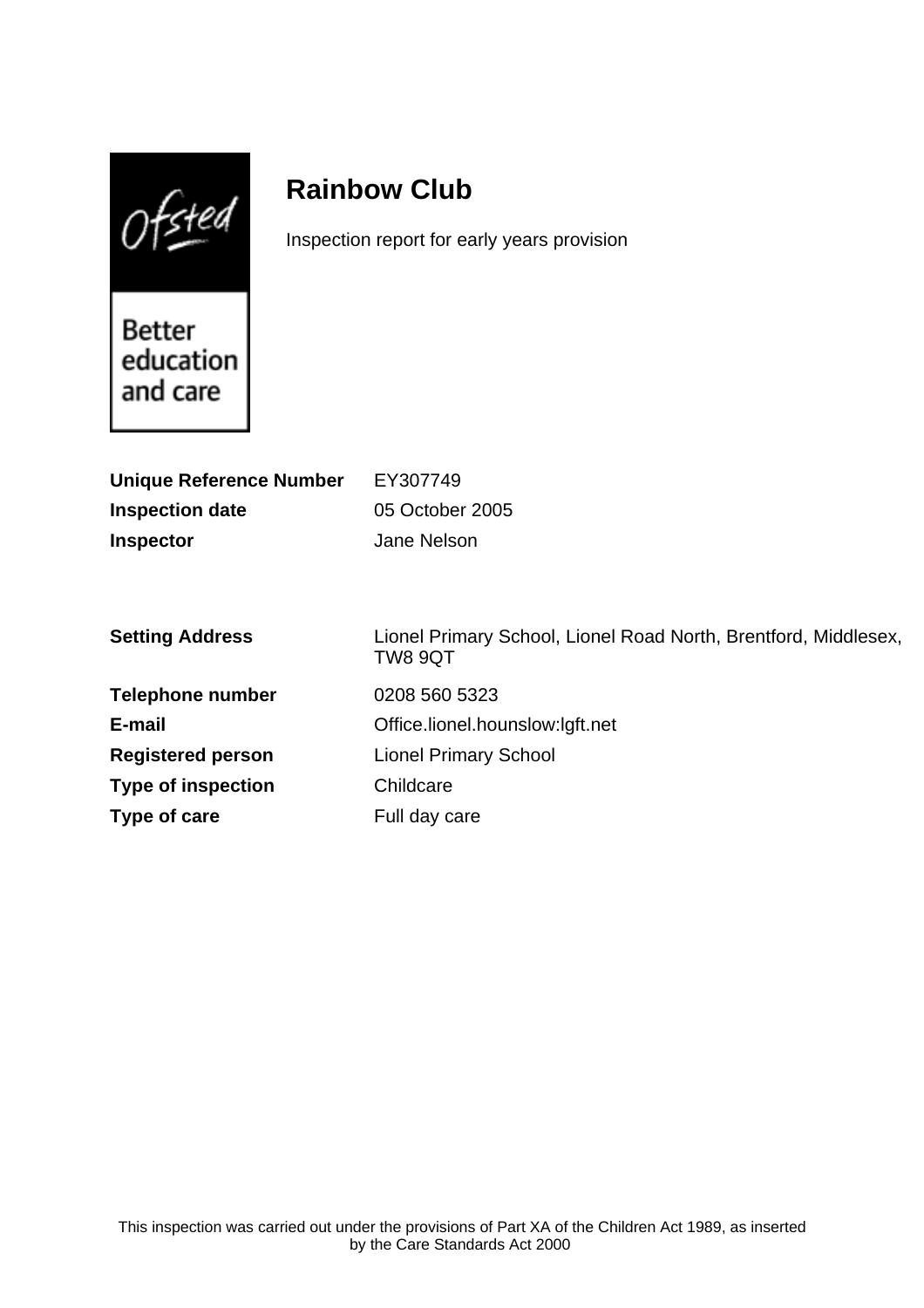## **ABOUT THIS INSPECTION**

The purpose of this inspection is to assure government, parents and the public of the quality of childcare and, if applicable, of nursery education. The inspection was carried out under Part XA Children Act 1989 as introduced by the Care Standards Act 2000 and, where nursery education is provided, under Schedule 26 of the School Standards and Framework Act 1998.

This report details the main strengths and any areas for improvement identified during the inspection. The judgements included in the report are made in relation to the outcomes for children set out in the Children Act 2004; the National Standards for under 8s day care and childminding; and, where nursery education is provided, the Curriculum guidance for the foundation stage.

The report includes information on any complaints about the childcare provision which Ofsted has received since the last inspection or registration or 1 April 2004 whichever is the later.

## **The key inspection judgements and what they mean**

Outstanding: this aspect of the provision is of exceptionally high quality Good: this aspect of the provision is strong Satisfactory: this aspect of the provision is sound Inadequate: this aspect of the provision is not good enough

For more information about early years inspections, please see the booklet Are you ready for your inspection? which is available from Ofsted's website: www.ofsted.gov.uk.

# **THE QUALITY AND STANDARDS OF THE CARE**

On the basis of the evidence collected on this inspection:

The quality and standards of the care are satisfactory. The registered person meets the National Standards for under 8s day care and childminding.

## **WHAT SORT OF SETTING IS IT?**

The Rainbow Club is registered to provide full day care for 26 children aged from 3 to 8 years, who attend Lionel Road Primary School. The school is situated in Brentford, Middlesex in the London Borough of Hounslow and serves the local community. There are currently 29 children on roll. The setting currently supports several children with English as an additional language.

The Rainbow Club wrap around care operates from one room within the school building, with access to an outdoor area. Children who have attended the morning session in the school nursery class attend from 11:30 to 15:30 Monday to Friday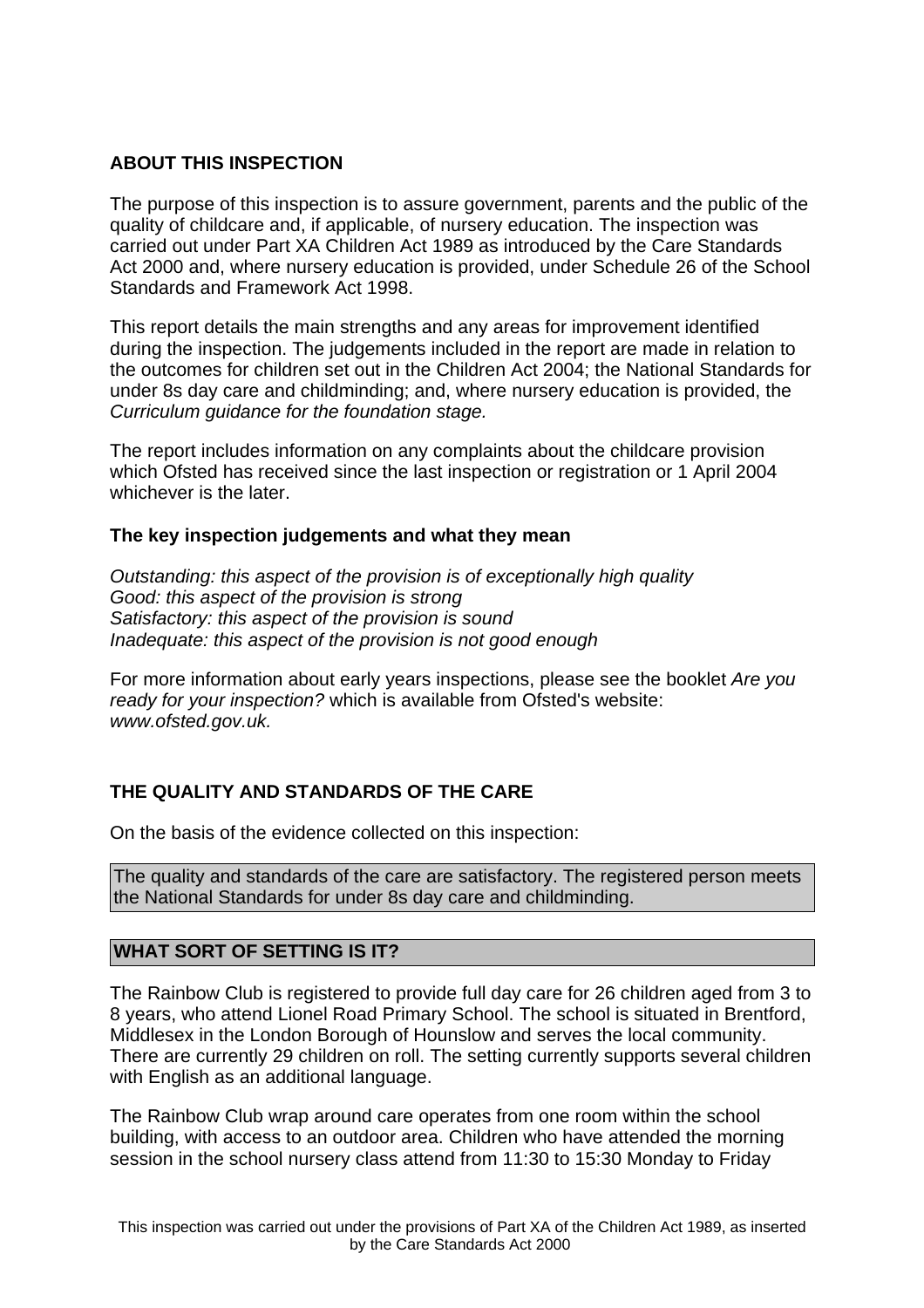during the school term. The Rainbow Club After School care operates from a classroom within the school building, with access to an outdoor play area. Children attend from 15:30 to 18:00.

3 members of staff plus the manager work in the setting

### **THE EFFECTIVENESS OF THE PROVISION**

#### **Helping children to be healthy**

The provision is satisfactory.

Children have good opportunities for exercise and developing physical skills, through daily outdoor play, when they enjoy climbing, crawling, running and playing football. Children learn about good hygiene procedures through washing their hands before eating, after using the toilet and seeing adults follow the same routine.

Children in wrap around care bring packed lunches. They have access to regular drinks and learn about healthy eating through, for example, fresh fruit being included in their afternoon snack. Older children attending after school care enjoy a sandwich snack with a choice of fillings, fresh salad ingredients and a drink.

Children's health is compromised as not all emergency medical treatments forms are signed by parents and the system in place to record accidents in the wrap around care is not fully effective.

## **Protecting children from harm or neglect and helping them stay safe**

The provision is satisfactory.

Children are cared for in a safe and secure environment where they are well supervised. Space is well organised allowing them to move freely between activities and furniture and use equipment safely. Toys and play materials are stored at children's level. They are safe and in good condition, meaning that children can access equipment and play safely. Children gain awareness of their own safety through being reminded by staff to be careful, play gently and help tidy away. Children's welfare is protected by staff having first aid qualifications and knowing their responsibilities regarding child protection.

#### **Helping children achieve well and enjoy what they do**

The provision is good.

Children enjoy their time in the setting and have access to a good range of play materials, equipment and well planned activities. Their individual needs are well known by staff and taken into account when planning activities. For example, planning and providing activities in wrap around care, compliments those provided during the nursery session, continuing themes the children are familiar with such as numbers and nursery rhymes. Children's creativity and imagination is encouraged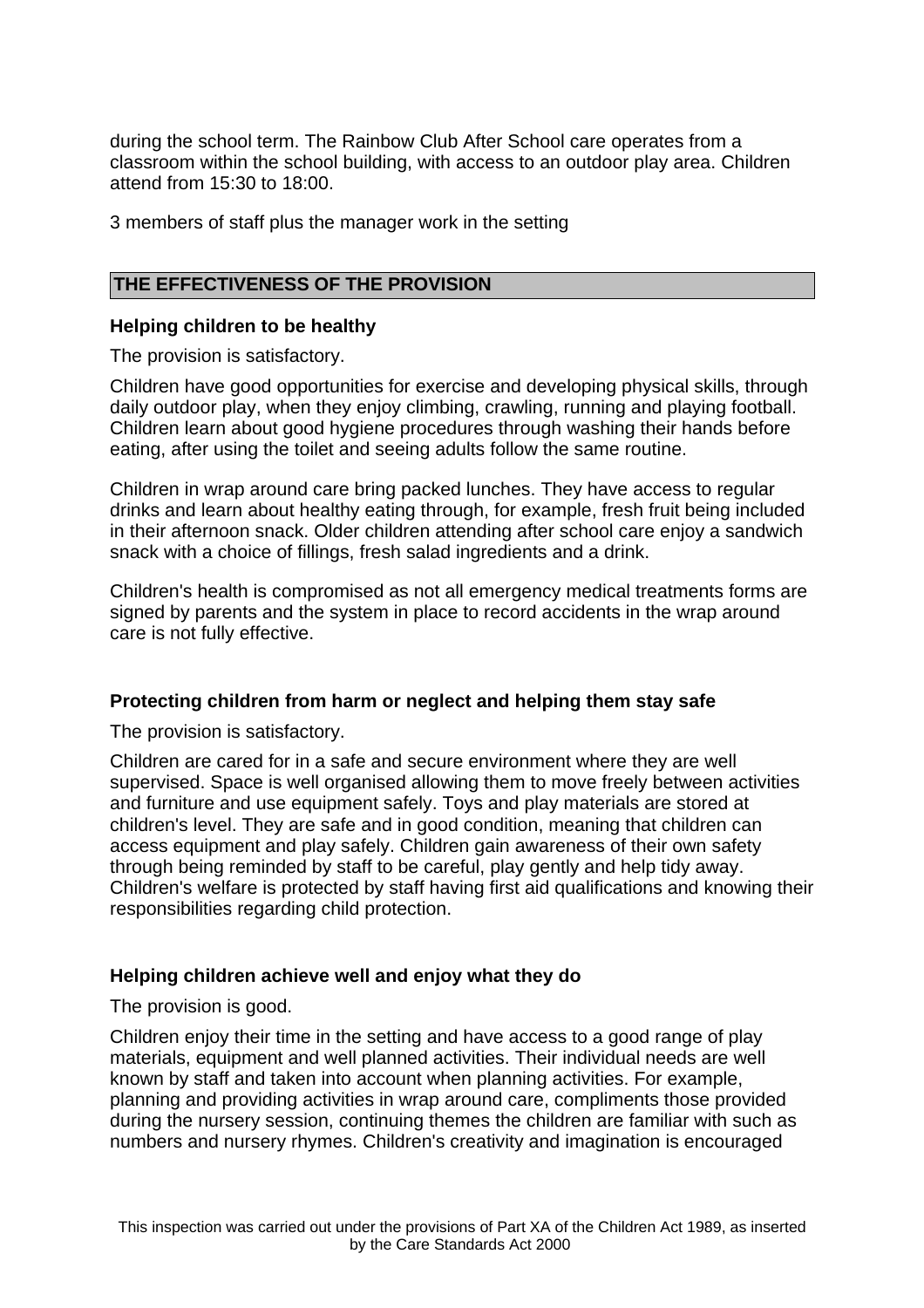well in the after school club through creative activities, such as designing their dream pet for a competition.

Children enjoy their play and work well together, for example, in wrap around care, sharing the cars and road mat and in after school care, working together on creative activities and the computer. They are supported well in their play by good adult interaction and support, for example, being helped to complete a puzzle and having their achievement praised. Children's language is encouraged by good use of questions to extend language with the younger children, and conversations about children's school day and their families in the after school club.

## **Helping children make a positive contribution**

The provision is good.

Children behave well. They benefit from clear boundaries and are given clear explanations when they are asked to do something. They are encouraged to consider each other's feelings, for example, staff talk about being nice to our friends, and taking turns on equipment. Staff use 'please and thank you' and remind children to do the same. Children's self esteem is encouraged by their achievements being valued and praised, such as staff saying 'well done' and 'thank you for doing that'.

Children learn about diversity and differences through a good range of resources such as dolls, books, puzzles, dressing up clothes and celebrating different festivals such as Divali and Chinese New Year. Children receive continuity of care through parents completing information about their child on the registration form and children being familiar with staff from the nursery class session. In the After School Club children know staff and each other from the school, children socialise well together, for example playing together in the home area and working together on creative activities.

Good communication between staff and parents ensures information about children is shared daily. Parents are pleased with the service.

## **Organisation**

The organisation is satisfactory.

The setting is meeting the needs of the range of children for whom they provide. Staff are recruited, employed and vetted by the school. They are suitably qualified and experienced or are about to start training. They have opportunities to increase and update their knowledge through on going training.

Most of the required documentation is in place, however not all the records of children's attendance include times of attendance and no record of staff who are present is maintained in the setting. This means that it is not clear when, for example, a child has been collected early, or which staff are on the premises. The complaints log is not available as required.